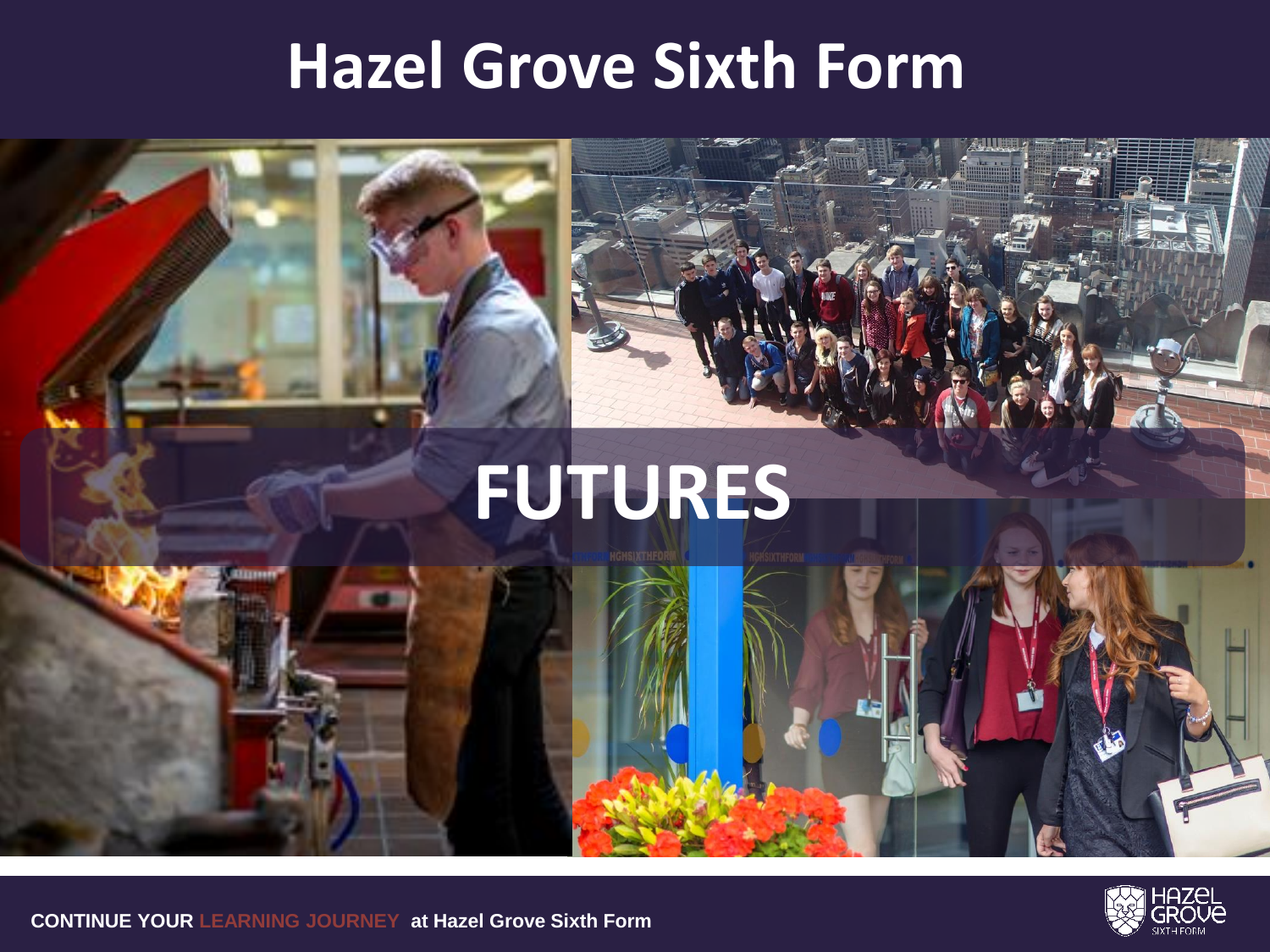### **THE FUTURE**

**There are lots of choices at post 18. But the main ones include the following:**

- **Go to University**
- **Apprenticeship (Higher or Advanced)**
- **Gap Year**
- **Getting a job**
- **Setting up your own business**



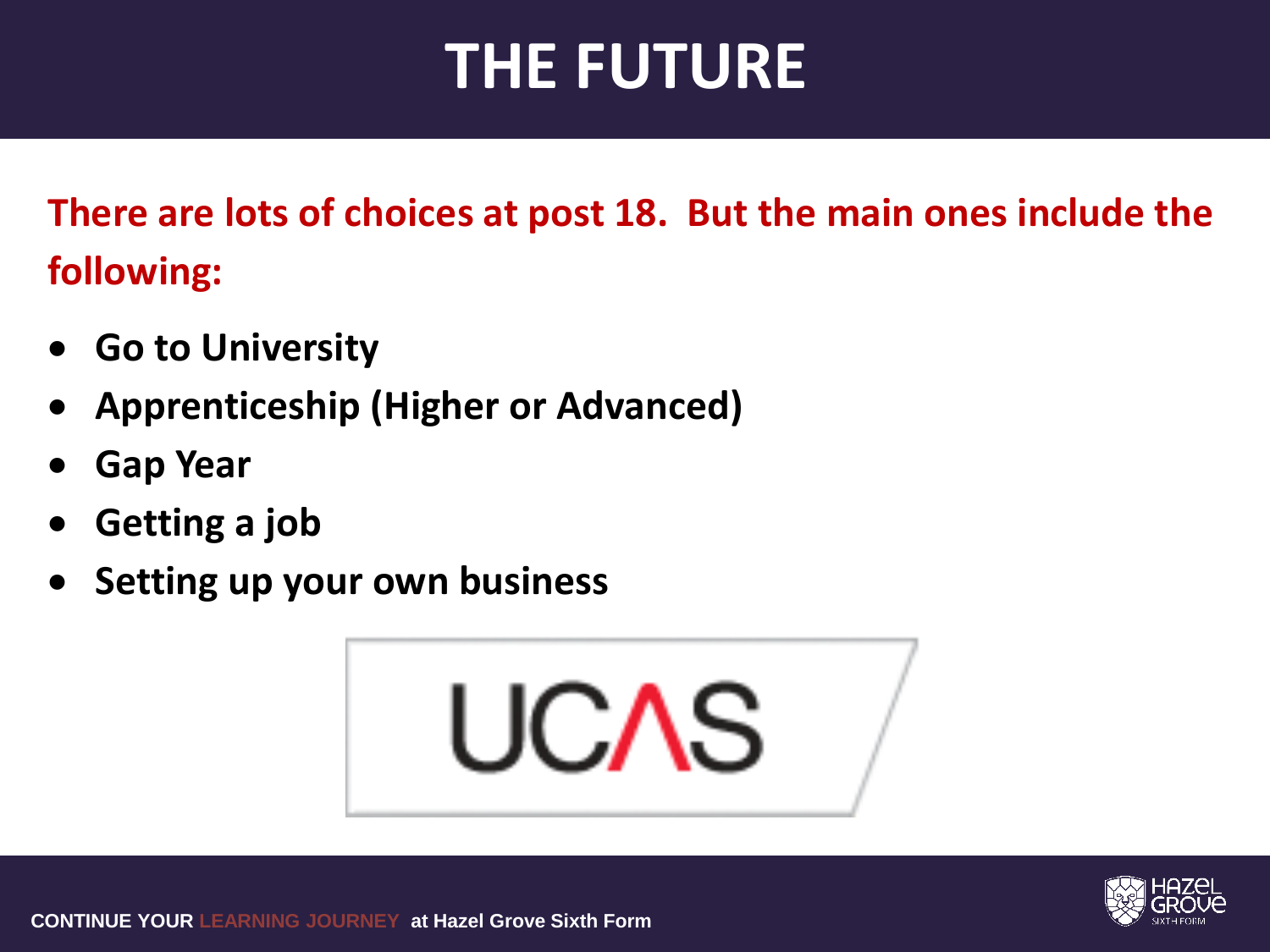## **DISCUSS YOU KNOW ABOUT YOUR CHILD'S FUTURE PLANS!**





**CONTINUE YOUR LEARNING JOURNEY at Hazel Grove Sixth Form**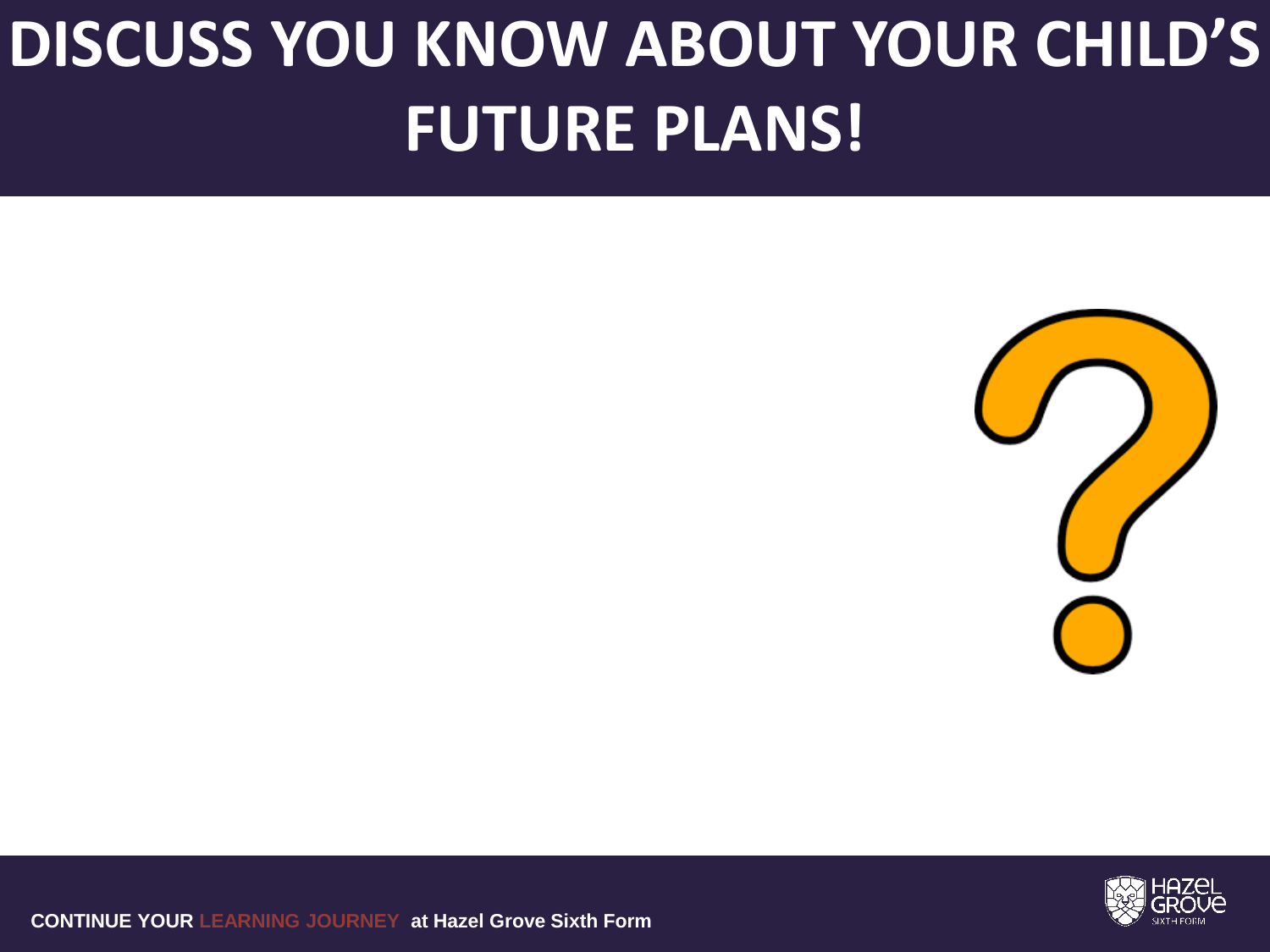#### **www.ucas.com**

#### **This website is used for making the application.**

- **1. An application form**
- **2. Personal Statement**
- **3. Reference**

**We advise everyone to make an application – they never know!!!**

**You can make 5 choices for different courses at different Universities**

**It costs £25 to make multiple applications (up to 5 choices) and this covers your application, track, extra, adjustment and clearing.**

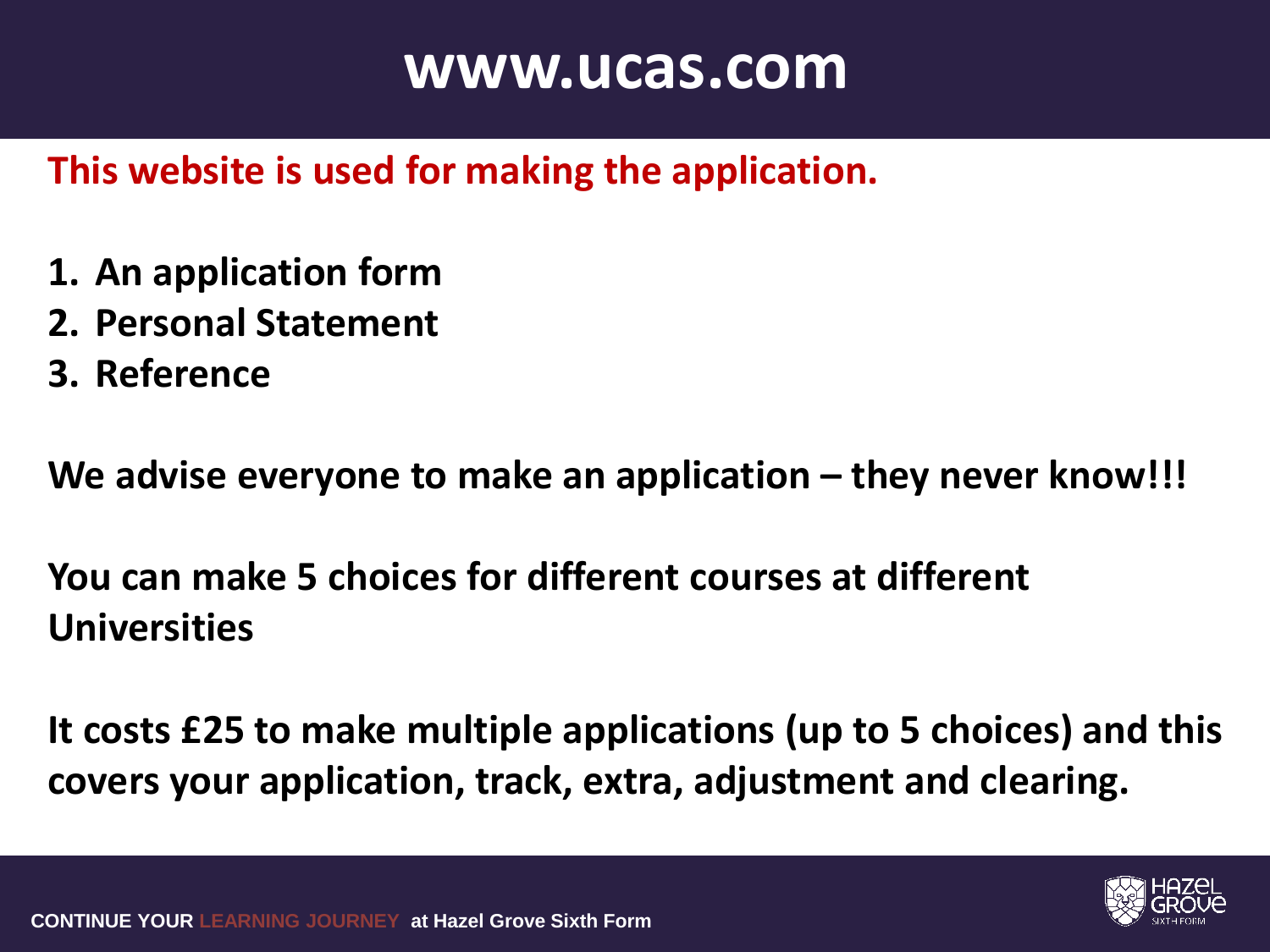#### **www.ucas.com**

**Deadlines for 2019-20 and 2020-2021:**

**15th October – Oxford, Cambridge, Medicine, Veterinary and Dentistry**

**15th January – the majority of courses**

**24th March – some art and design courses**

**(Internal Deadline: 1st December)**

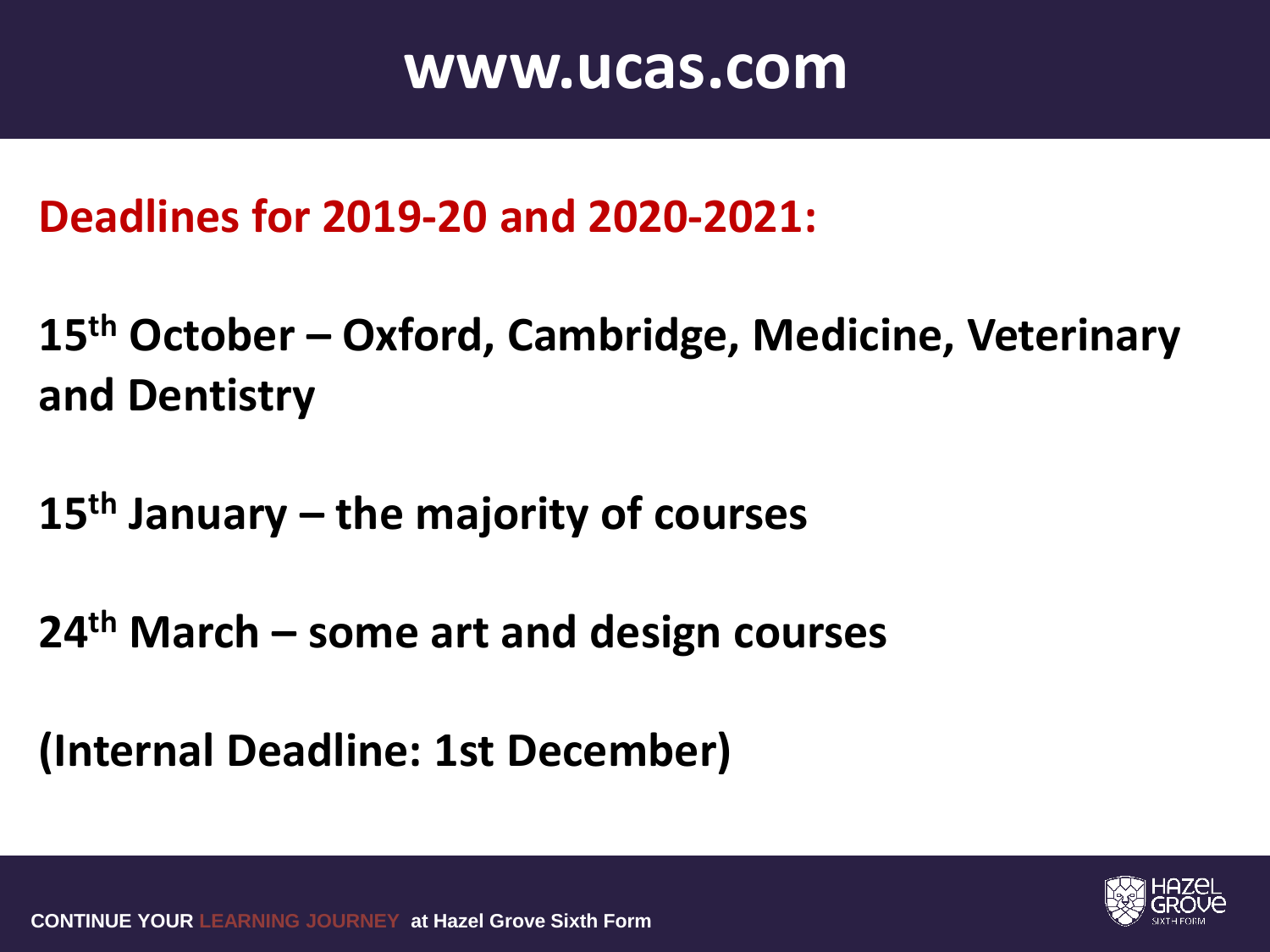### **STARTING THE SEARCH**

#### **Students can use the UCAS website to start the search: [www.ucas.com/search](http://www.ucas.com/search)**

- **Subjects**
- **Types of Courses**
- **Universities**
- **Oxford and Cambridge Colleges**
- **Locations**
- **Tariff [\(www.ucas.com/tariff](http://www.ucas.com/tariff))**

#### **Students have their own login and the buzzword is STARS**

UCAS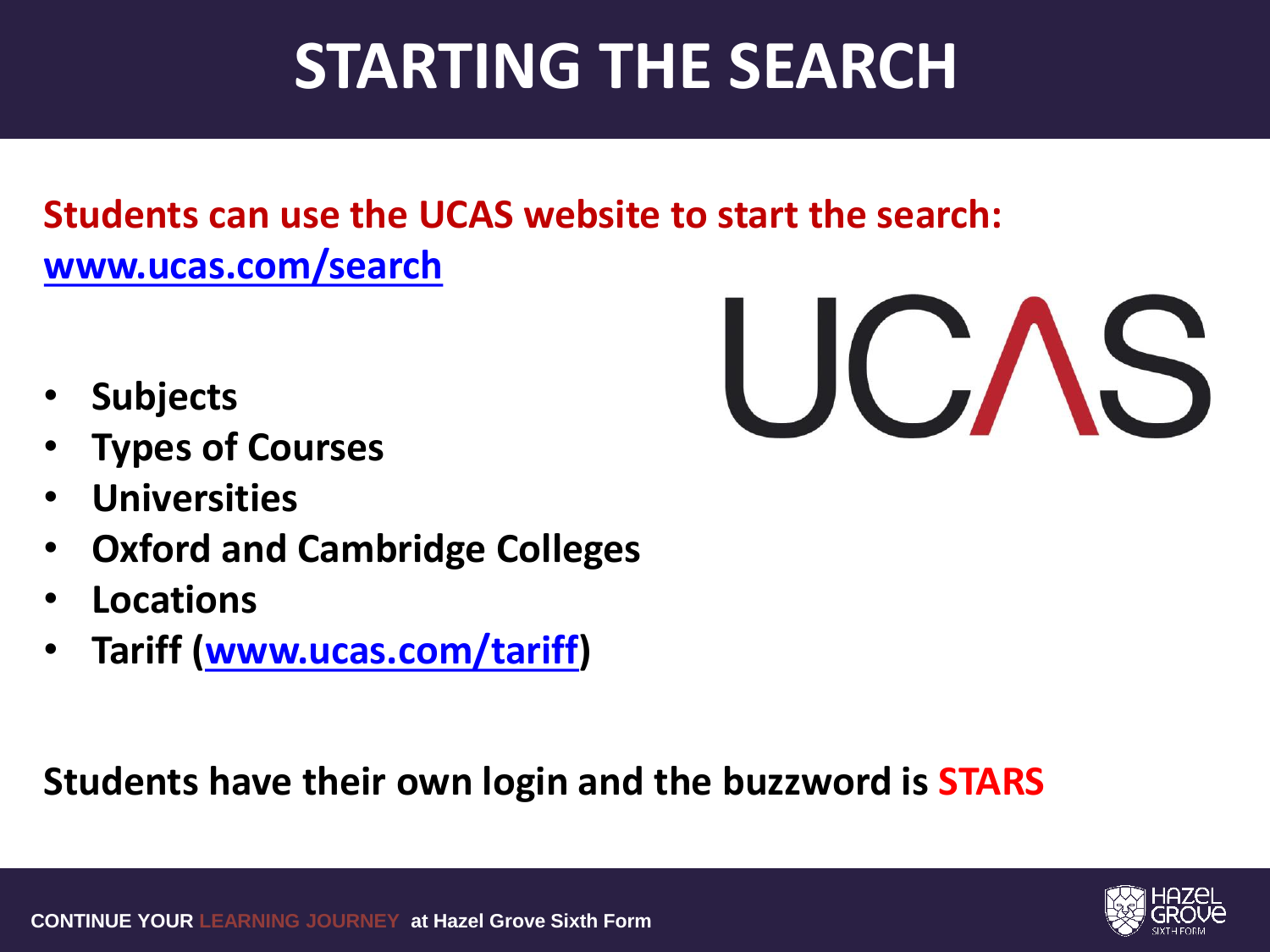### **STARTING THE SEARCH**

**Students can also use UNIFROG to refine the search: [www.unifrog.org](http://www.ucas.com/search)**

**UNIFROG can help your child to filter and narrow down their choices for University Courses (including Dutch and U.S. universities), Careers and Apprenticeships!**

**It will help them to weigh up courses with different entrance requirements, course format, teaching methods, accommodation, city or campus universities etc…**

**All students have a logon for this database.**







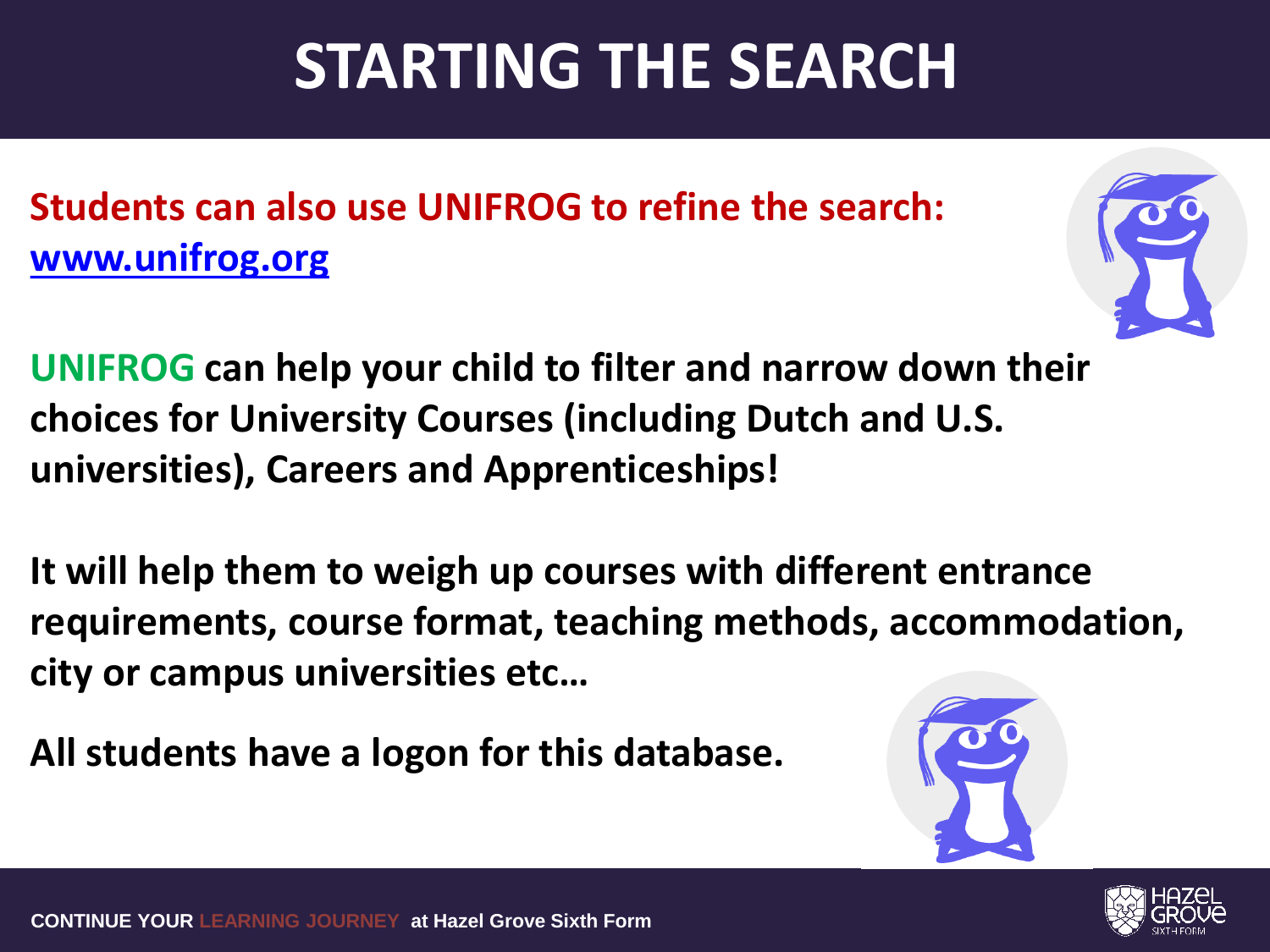### **APPLY + PERSONAL STATEMENT**

**The UCAS website is where students will make their application**

- **Choose your courses and Universities**
- **Complete the Application Form**
- **Submit the Personal Statement**
- **Their tutor will submit their Reference**
- **Pay £25**

#### **[www.ucas.com/apply](http://www.ucas.com/apply) [www.ucas.com/personalstatement](http://www.ucas.com/personalstatement)**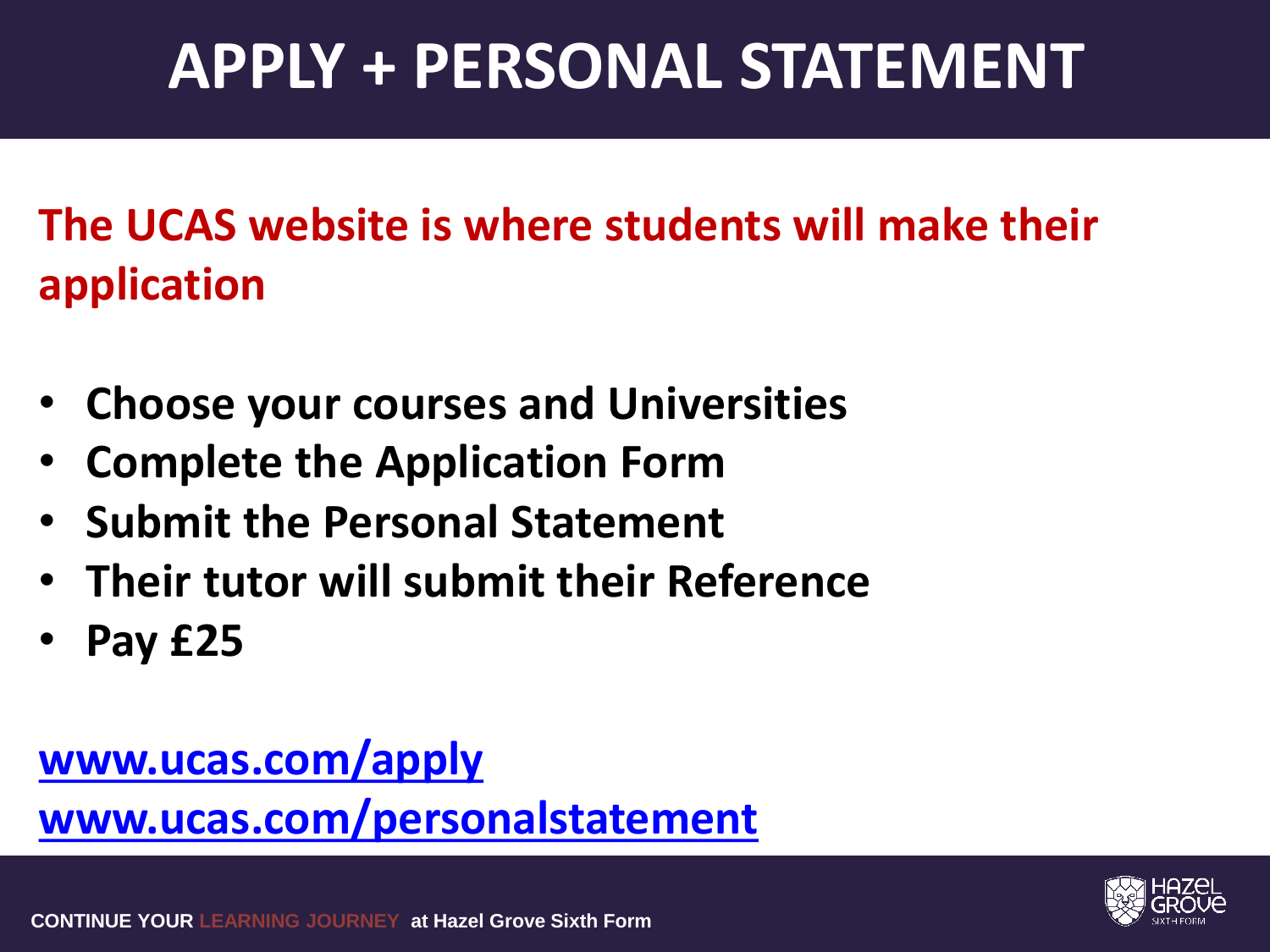### **TRACK**

**Students can use the UCAS website track their application**

- **Wait to hear from the Universities**
- **Accept offers**
- **Decline offers**
- **Get your exam results and see if your place is confirmed**

**[www.ucas.com/track](http://www.ucas.com/track)**

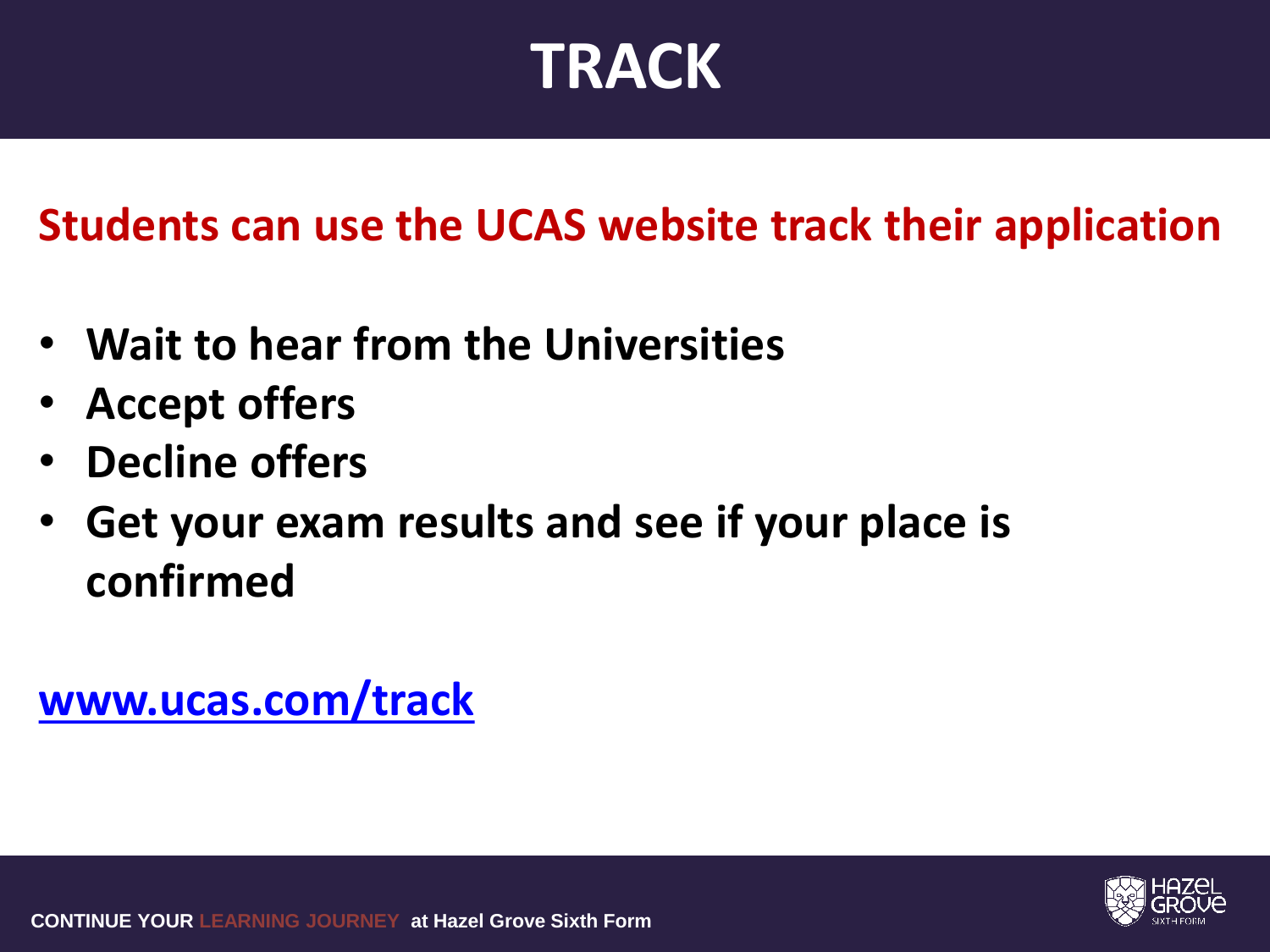## **WHAT HAPPENS POST OFFER?**

- Students make a FIRM choice and an INSURANCE choice
- Other offers are then declined
- Some students are required to take further tests (e.g. Oxford and Cambridge, Paramedics require a driving license and Education Courses require literacy and numeracy tests)
- Some students are invited to interviews

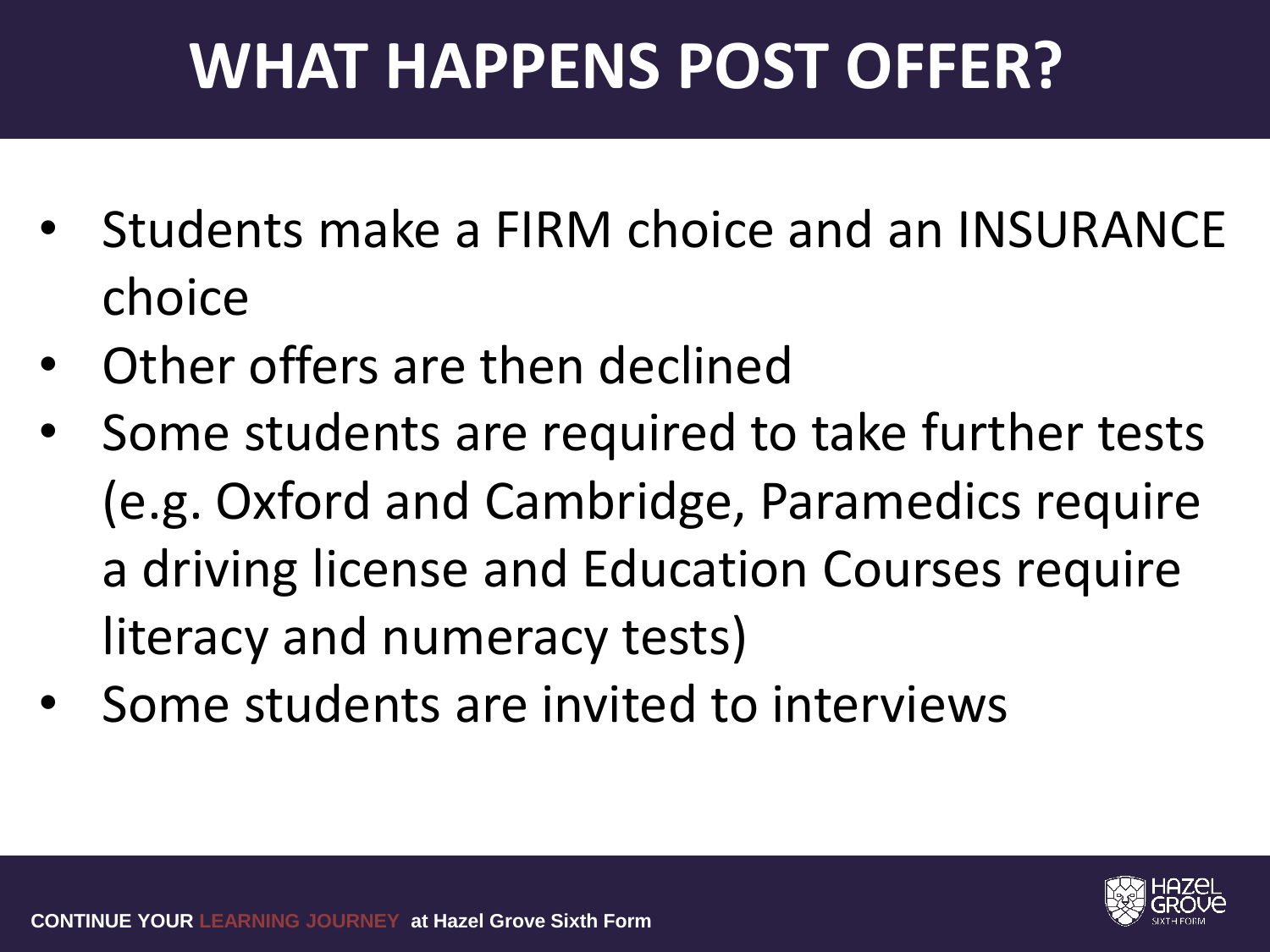#### **EXTRA**

**Students can use the UCAS website for making an EXTRA choice**

**Following offers – students might find that:**

- **1) They no longer want to study the course or at the institution**
- **2) They didn't get any offers**

**If they have a full set of 5 offers – they must decline any that they are no longer interested in before using EXTRA.**

**EXTRA is then used to make additional applications. One at a time!**

#### **www.ucas.com/ext[ra](http://www.ucas.come/extra)**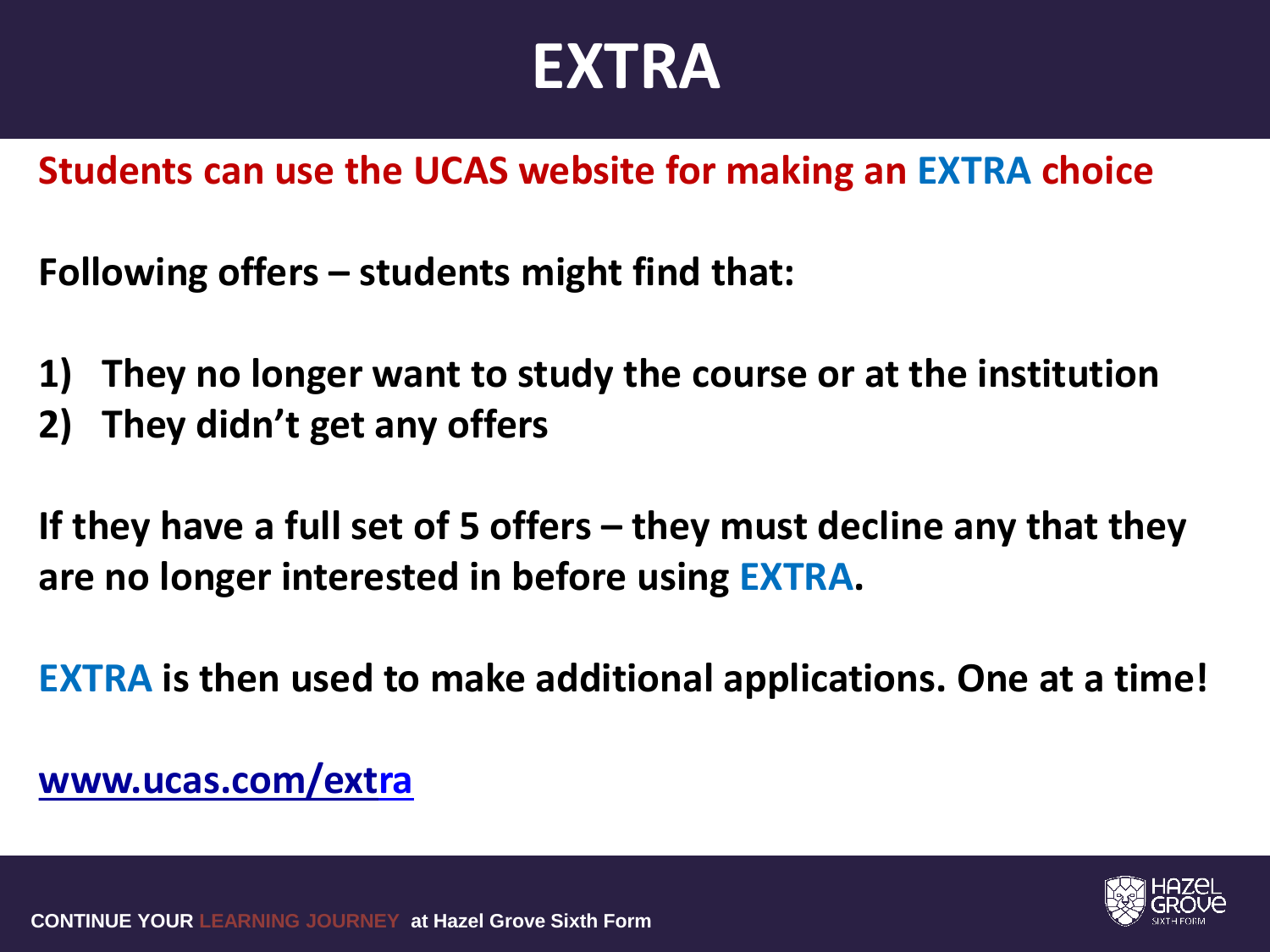#### **ADJUSTMENT**

#### **Students can use the UCAS website ADJUST their application**

**Following the results – students might find that they did better than expected and could apply to Univeristies that had higher entrance requirements.**

**Students can use ADJUST to contact these Universities regarding places. One at a time!** 

**[www.ucas.com/adjustment](http://www.ucas.com/adjustment)**

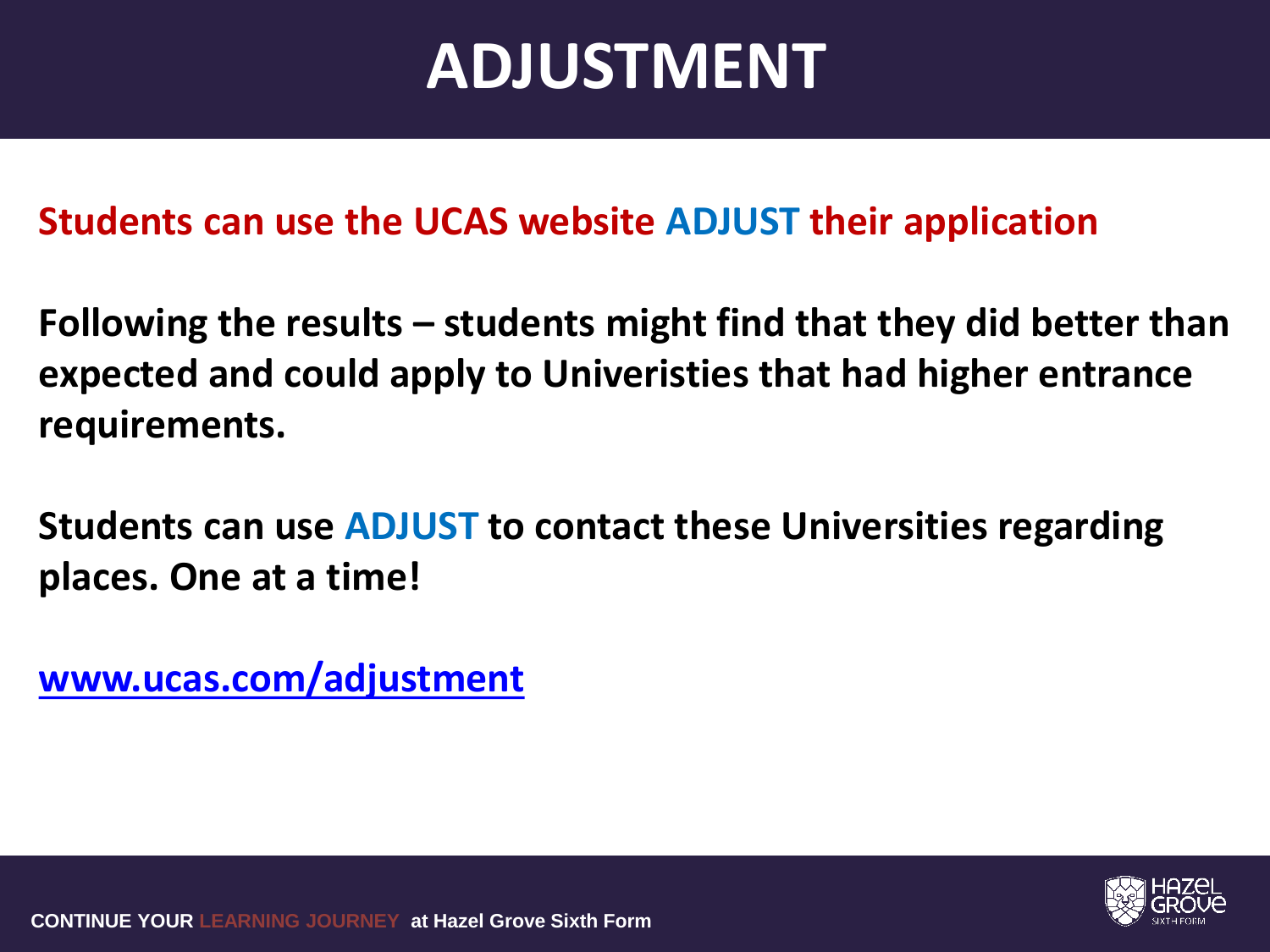### **CLEARING**

#### **Students can use the UCAS website for CLEARING applications**

**Following the results – students might find that they did not achieves as highly and have their offers withdrawn. Equally – they might have a last minute change of mind!** 

**Students can use CLEARING to contact these Universities regarding places. One at a time!** 

**CLEARING is available from July to September**

**[www.ucas.com/clearing](http://www.ucas.com/adjustment)**

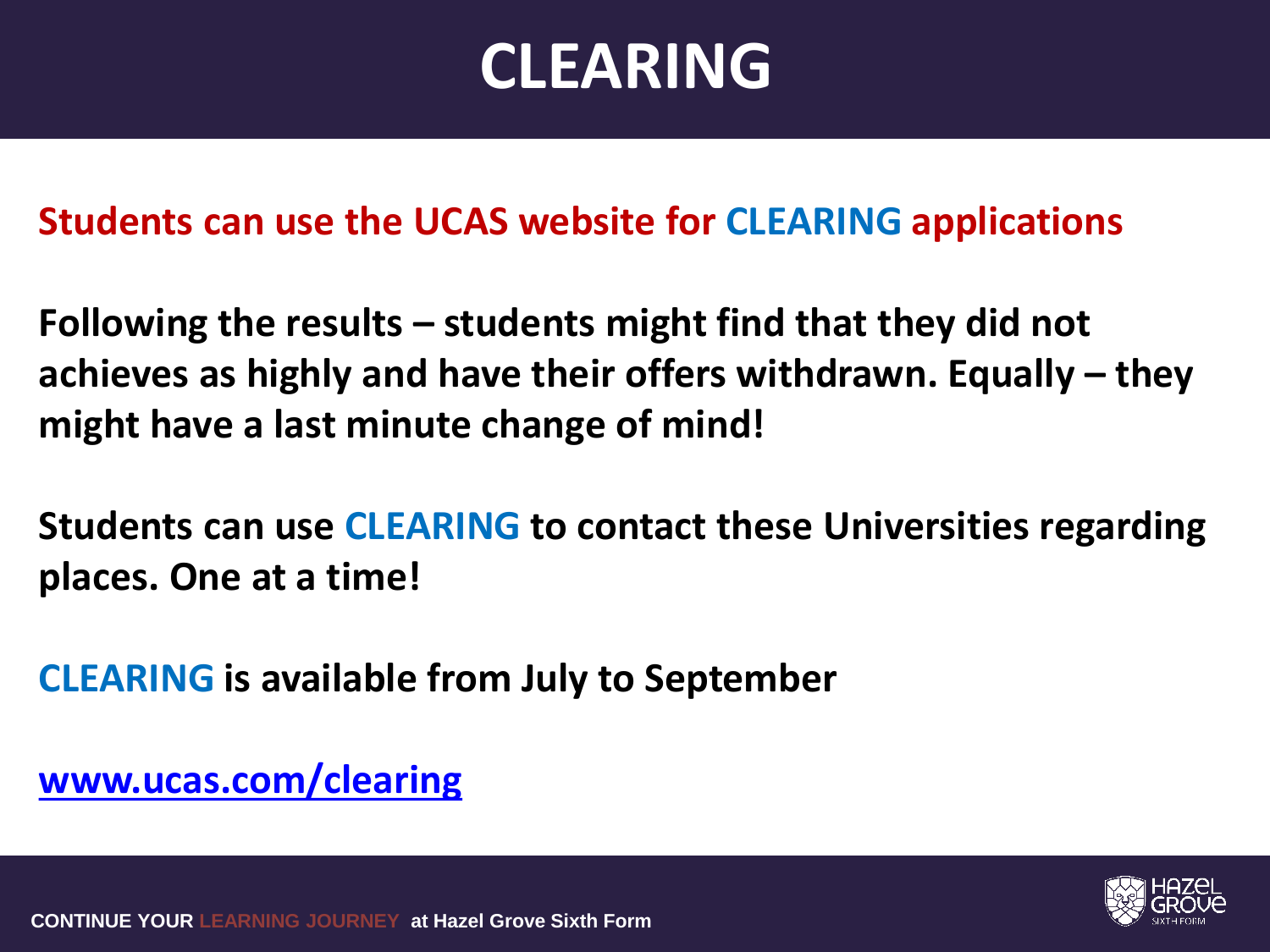## **OTHER INFORMATION**

#### **You use the UCAS website to support you in lots of different ways:**

- **Student Finance**
- **Information for Parents**

**[www.ucas.com/studentfinance](http://www.ucas.com/track) [www.ucas.com/parentforum](http://www.ucas.com/parentform)**

- **Look out for Open Days at Universities that you are interested in**
- **Some Universities run Summer Schools or Taster Days**
- **EPQ/NCS/MOOKS (Unifrog)**

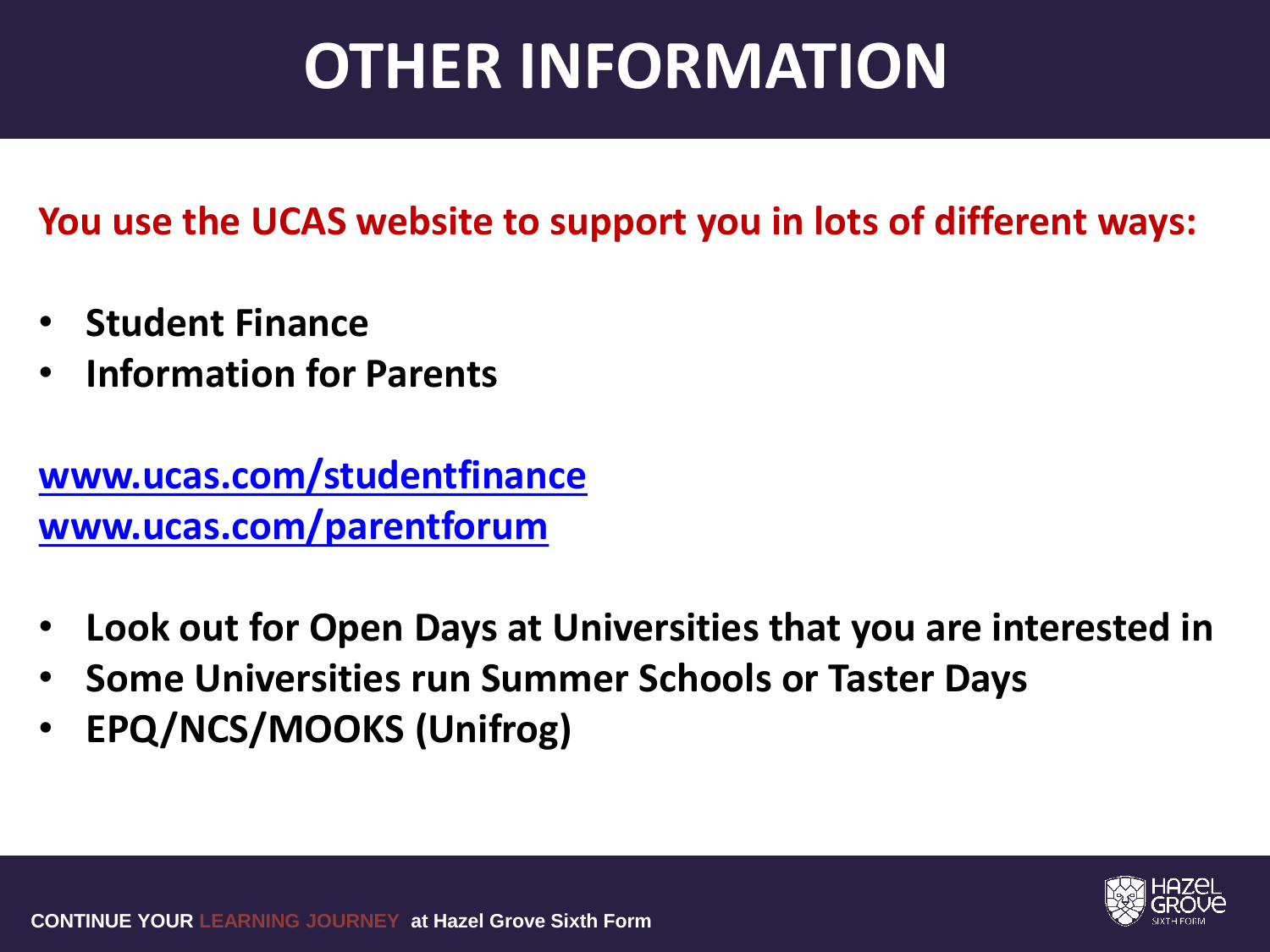#### **TARIFF**

**A Level AS**

A\* 56

A 48 A 20

B 40 B 16

C 32 C 12 D 24 D 10



An EPQ is the equivalent of an AS Level



E 16 E 6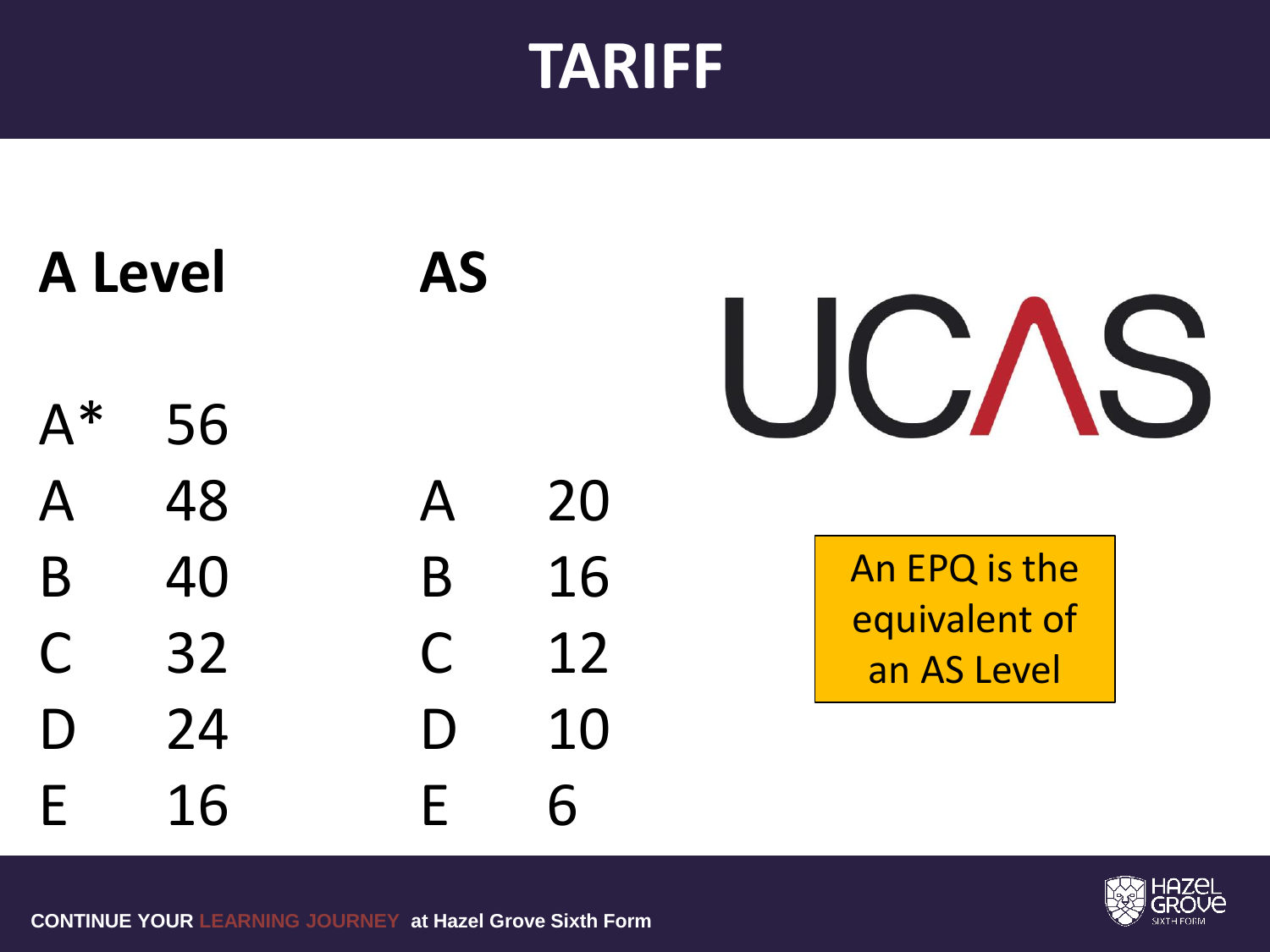### **OXFORD AND CAMBRIDGE**

#### **Applications are made through UCAS**

- **Students can apply for a single college e.g. Balliol or Christchurch**
- **Students can make an open application (to all colleges)**
- **You apply for Cambridge OR Oxford – not both.**
- **Testing: different faculties (not all) expect students to sit tests – there may be more than one. Students will need to find a test centre. Tests are at the end of October but students must apply prior to their application deadline.**
- **Written Work: an alternative to a test to be submitted in November.**
- **Interviews are in December and offers made in January.**

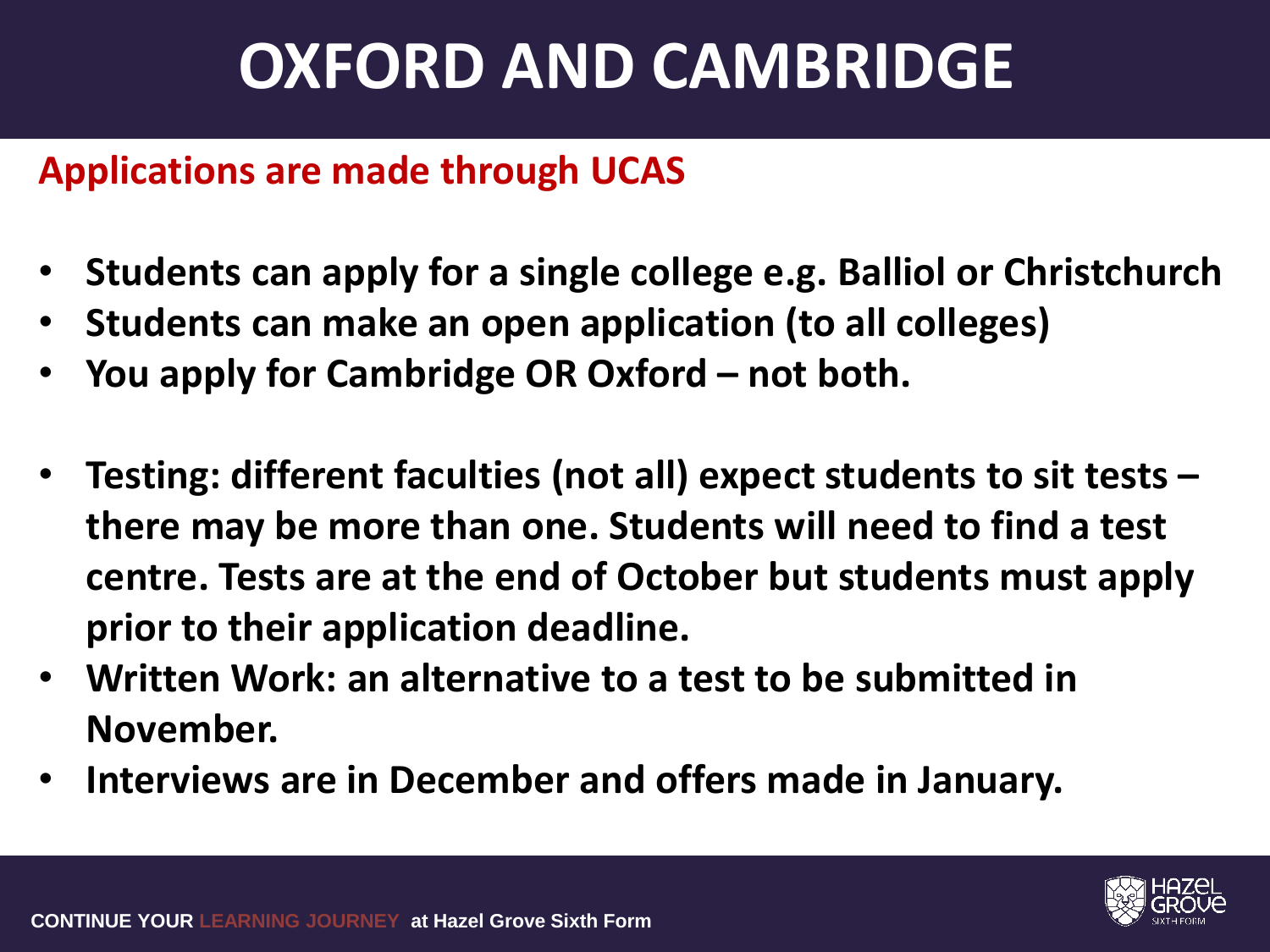## **APPRENTICESHIPS**

**Important jobs that students need to do...**

- **Research**
- **Write a personal statement**
- **Write a Curriculum Vitae**
- **Complete application forms**
- **Draft a covering letter (if contacting companies individually)**



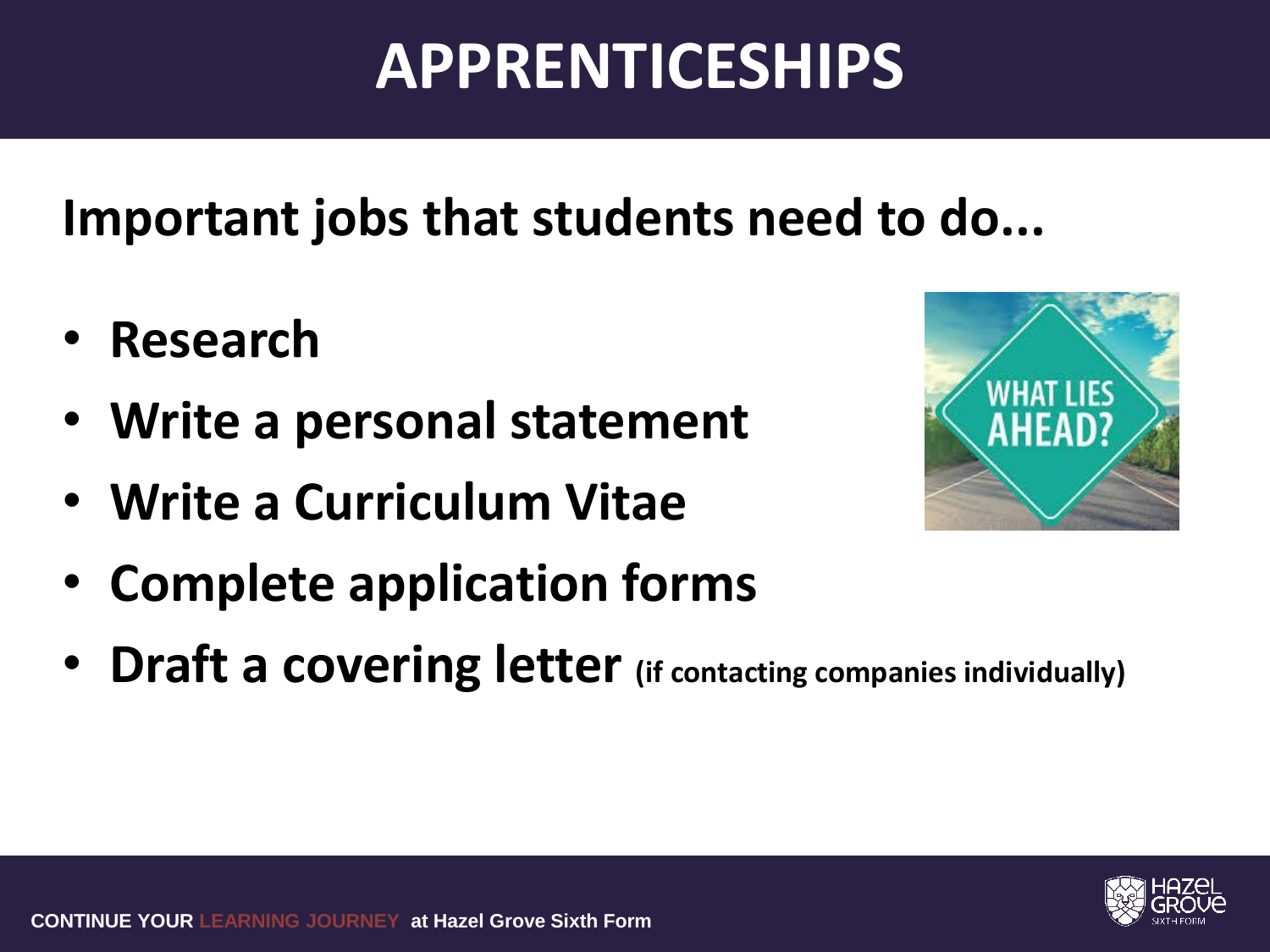# **Research**

**Students can apply for Apprenticeships at any time.**

**There are three ways to investigate apprenticeships.**

- **1) By using a variety of different search engines**
- **2) Making an appointment at the Apprenticeship Store in Stockport**
- **3) Sending a personal statement and a covering letter to companies that might offer apprenticeships**

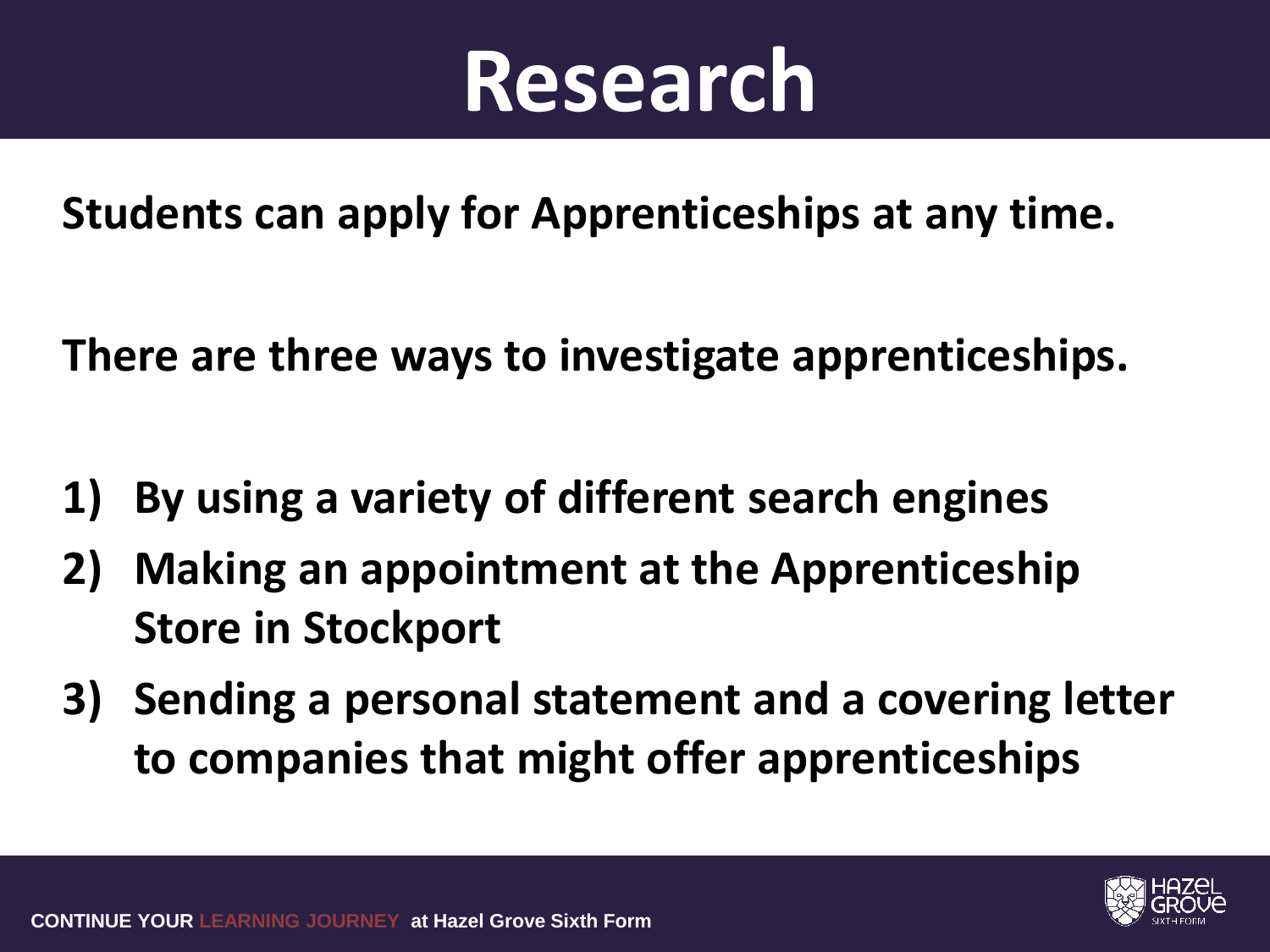# **Recent Employers**

- **BBC and ITV**
- **KPMG**
- **JCB**
- **Astra Zeneca**
- **Jaguar**
- **Ernst and Young**
- **John Lewis**
- **Price Waterhouse Cooper**
- **Boohoo**
- **Barclays Bank**



SUPPORT. KNOWLEDGE. NETWORK.

- **Research - Browse all the Websites**
- **Sign Up to mailing lists**
- **Make contact!**
- **Some have surveys and quizzes about careers that might help students make a decision.**

#### **Look up North West Employers.**



**Twitter: @NWEmployers**

**www.nwemployers.org.uk**

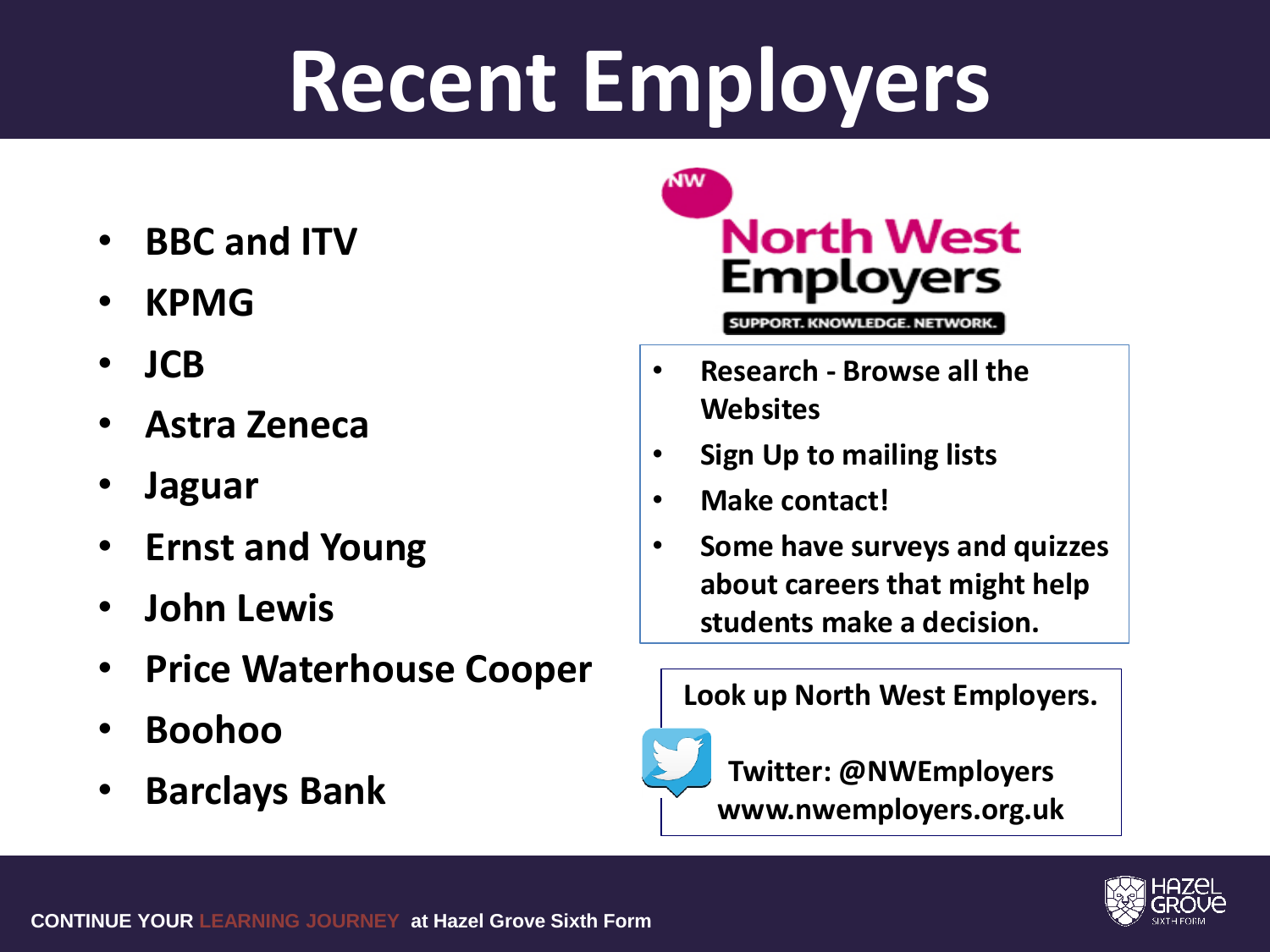# **Where to look?**

| Unifrog                                | www.unifrog.org.uk                                               |
|----------------------------------------|------------------------------------------------------------------|
| <b>UCAS</b>                            | www.ucas.com                                                     |
| The Growth Company                     | www.growthco.uk                                                  |
| <b>Tech Partnership Degrees</b>        | www.tpdegrees.com                                                |
| The Skills Company                     | www.theskillsco.com                                              |
| <b>National Apprenticeship Service</b> | www.gov.uk/apply-apprenticeship                                  |
| <b>Gatsby Good Career Guidance</b>     | www.gatsby.org.uk/education/focus-<br>areas/good-career-guidance |
| <b>Not Going To University</b>         | www.notgoingtouni.co.uk/apprenticeships                          |
| Career Map                             | https://careermap.co.uk                                          |
| <b>Amazing Apprenticeships</b>         | https://amazingapprenticeships.com                               |
| All About School Leavers               | www.allaboutschoolleavers.co.uk                                  |
| Get In Go Far                          | www.getingofar.gov.uk                                            |
| The Apprenticeship Store - Stockport   | www.stockport.gov.uk/groups/the-<br>apprenticeships-store        |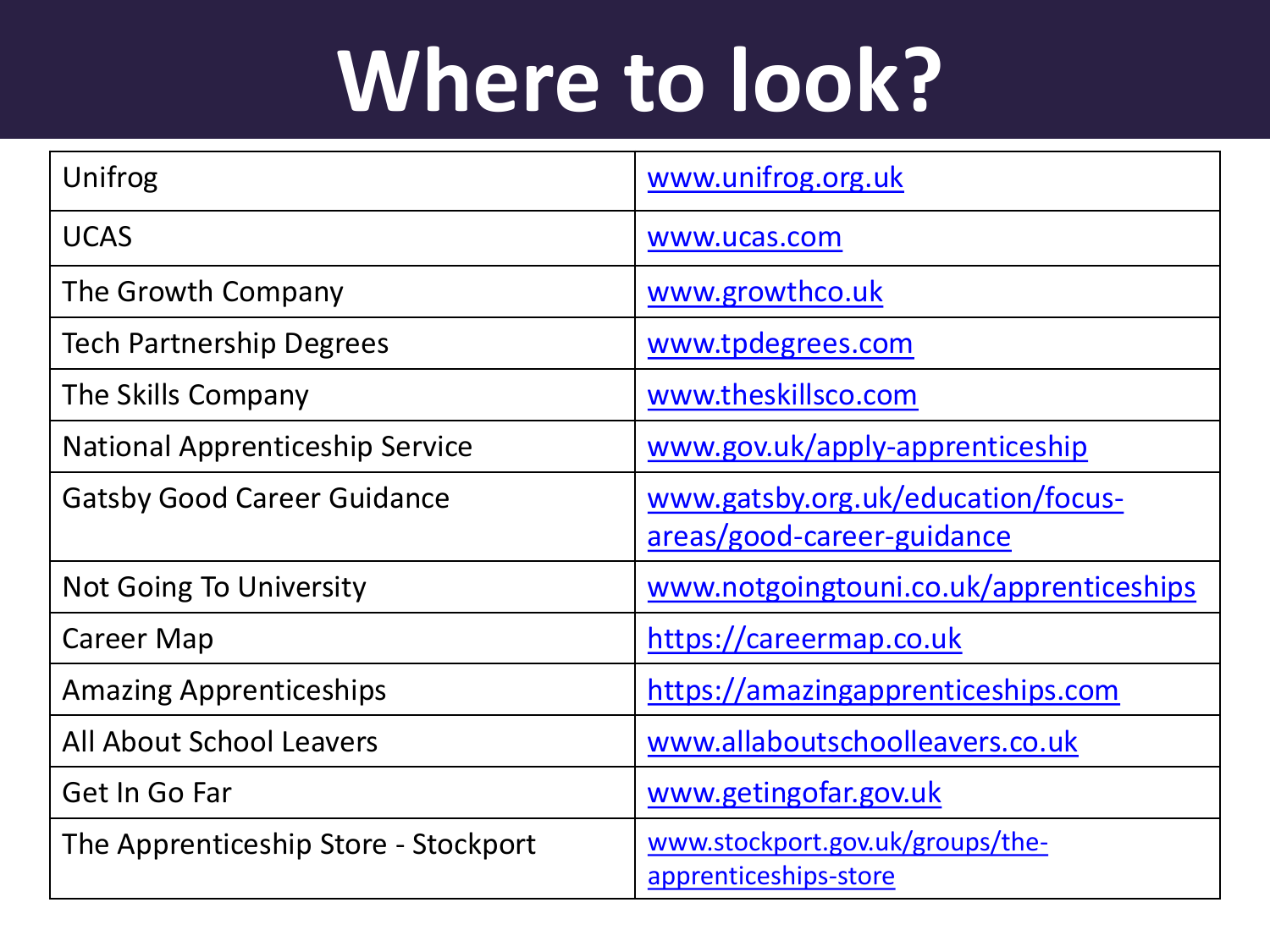### **SUPPORT AT SCHOOL**

**Students' enrichment sessions will provide a guide through each step of the process:**

- **Guidance through each step of the process**
- **Introduction to UCAS Website and Unifrog**
- **Sessions lead by Salford University, UCFB, Bangor, Edge Hill and Manchester University on writing Personal Statements**
- **Guest Speakers from Industry: e.g. Banks, KPMG etc…**
- **Trip to Oxford University – including advice on applications**
- **Time… (Wednesday enrichment sessions every fortnight)**
- **UNIFROG: personal statements, CV, searches, shortlists, career advice**
- **Support with Oxbridge or Med/Vet/Dentistry Applications (SGS, Ethical Debates, Interview Practice, BMAT)**
- **Conventions (Manchester and Old Trafford)**

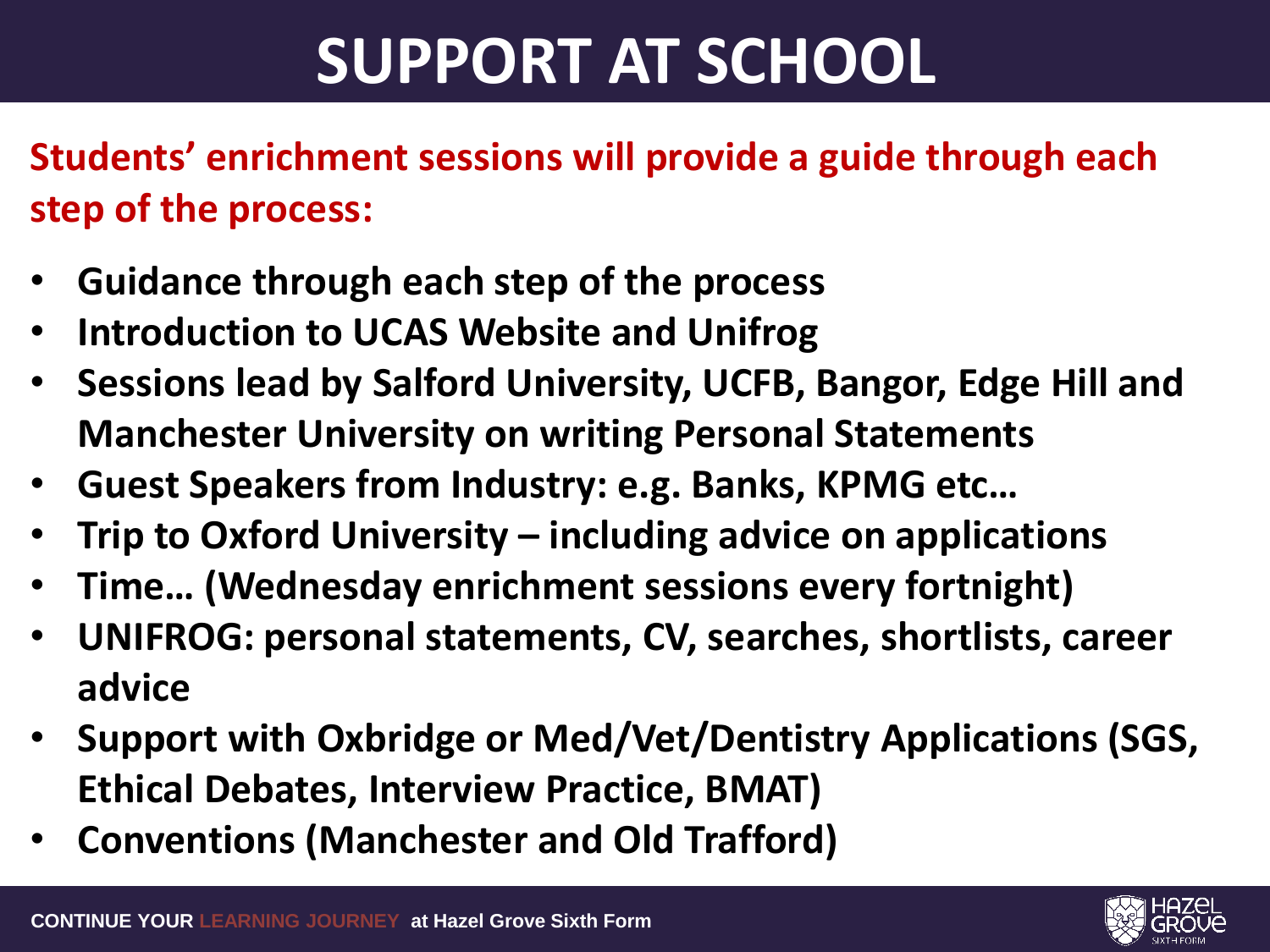## **IF YOUR CHILD IS IN Y12**

#### **We launch our Futures Programme at the start of Y12:**

- **September: Work Experience** assembly and Oxford trip
- **December:** Manchester University Trip The Art of Application
- **January May:** Visiting speakers/visits to Salford University, Edge Hill, Bangor and UCFB, plus guest speakers from industry
- **March:** UCAS Convention
- **June: UCAS opens**
- **July: Work Experience week**
- September of Y13: Old Trafford Convention

Students need to be aware that this process starts *now*… and they should be considering their future pathways already. Conversations at home are key.